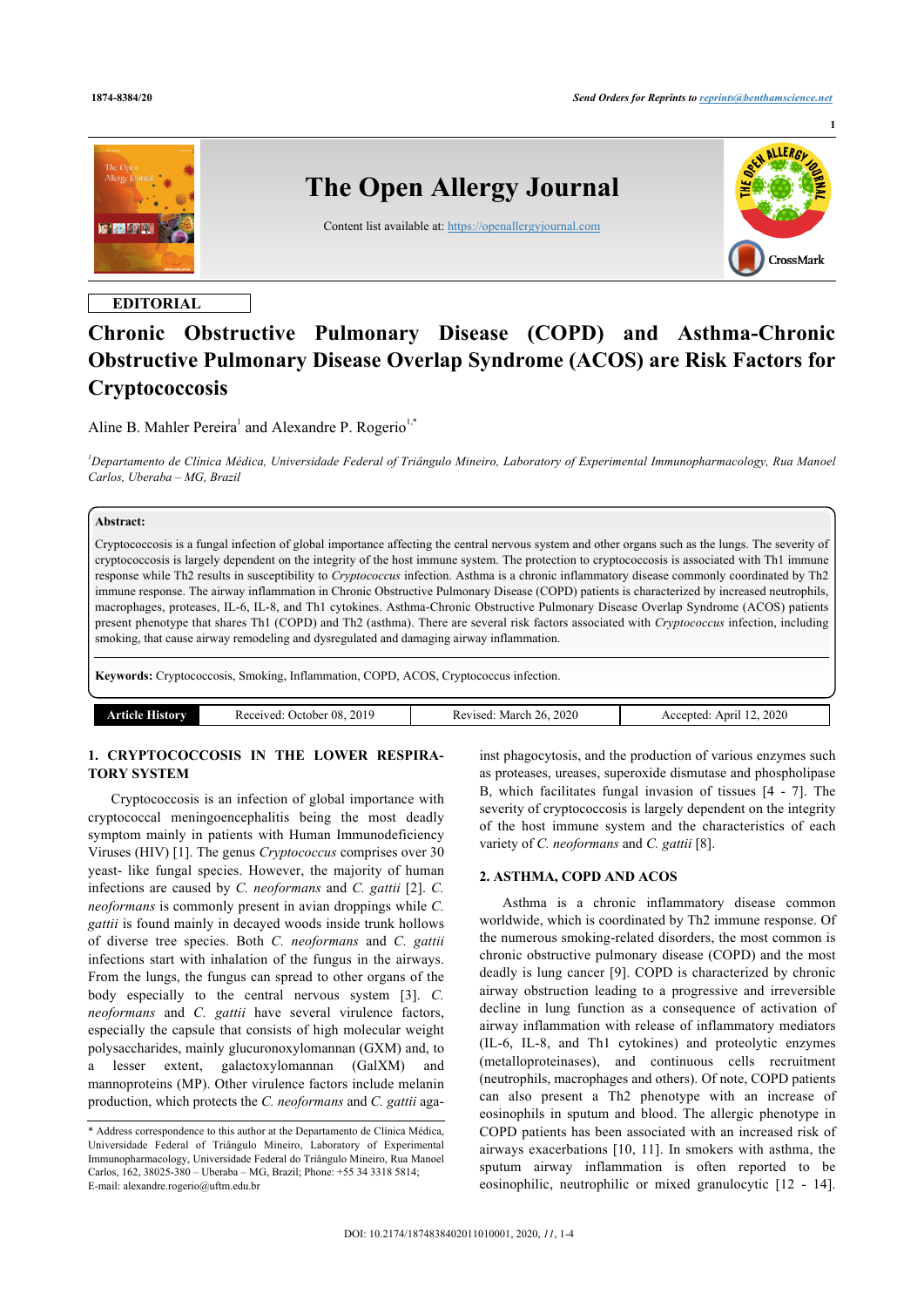However, it is possible to have no association between smokingand inflammatory phenotypes in asthma [[15\]](#page-2-11). Asthma-chronic obstructive pulmonary disease overlap syndrome (ACOS) patients present a mixture of Th1 immune response (characteristic of COPD) and Th2 (characteristic of asthma) immune response [[16,](#page-2-12) [17](#page-2-13)].

#### **3. SMOKING AND CRYPTOCOCCOSIS**

*C. neoformans* can cause infection in individuals with normal but preferentially immunocompromised hosts such as HIV-infected patients[[18](#page-2-14)]. On the other hand, *C. gattii* infection occurs mainly in healthy individuals [[19](#page-2-15) - [23](#page-2-16)]. HIVinfected patients with the cryptococcal infection have shown increase of IL-6, IFN-*γ*, TNF-*α* and IL-8 production in the cerebrospinal fluid from survivors compared to nonsurvivors [[24,](#page-2-17) [25\]](#page-2-18). The protection to cryptococcosis is associated with Th1 immune response while Th2 results in susceptibility to infection[[10,](#page-2-7) [11\]](#page-2-8). Studies on asthmatics demonstrated controversial results, while the IgA reactivity to *C. neoformans* in the Bronchoalveolar Lavage Fluid (BALF) was found to be greater in [as](#page-2-19)thmatic children compared with non-asthmatic children [26]. In non-asthmatic and asthmatic adults, no significant alteration wa[s o](#page-2-20)bserved in IgG seroreactivity against *C. neoformans* [27]. More studies are needed to demonstrate the susceptibility to cryptococcosis asthma patients. There are several factors associated with *C. neoformans* and *C. gattii* infections such as rheumatic disorders, malignancy, diabetes mellitus, cirrhosis, hepatitis B virus infection as well as smoking [\[1,](#page-2-0) [28,](#page-2-21) [29\]](#page-2-22). HIV-infected patients who were current smokers demonstrated an increased risk for *C. neoformans* infection[[30](#page-2-23), [31](#page-2-24)]. In another study, MacDougall *et al.* [[32](#page-2-25)] observed an increase of *C. gattii* infection in smokers with an immunosuppressive state, induced by oral corticosteroid use or with invasive cancers. Nicotine, a component identified in cigarette tobacco smoke, demonstrated immunosuppressive effects and could be associated with an increase of susceptibility to cryptococcal infections[[22](#page-2-26)]. Additionally, tobacco contains a large number of chemicals and the consequent absorption of these compounds directly into the lungs or bloodstream, during smoking, could serve as precursors for the synthesis of several substances including melanin [[28](#page-2-21), [33](#page-2-27)]. Melanization of *C. neoformans* is associated with more virulent, increased resistance to host defenses [34] and reduced susceptibility to antifungal agents[[35](#page-3-0)]. Taken together, the increased susceptibility to *C. neoformans* and *C. gattii* infections induced by smoking could be associated to its effects on the respiratory system (impairments of the protective barriers, inhibition of mucociliary clearance, airway remodeling, excessive and continuous airway inflammation and destruction of the lung parenchyma)[[36,](#page-3-1) [37](#page-3-2)]. Besides, smoking can provide substances with immun-osuppressive effects or with the potential to melanize fungus cells, thus increasing the virulence and burden of fungus in the airways and consequently in other tissues such as the central nervous system (Fig. **[1](#page-1-0)**).

<span id="page-1-0"></span>

**Fig. (1).** Smoking can increase susceptibility to *C. neoformans* and *C. gattii* infections in COPD and ACOS patients as a consequence of its effect on the airway inflammation and the fungus.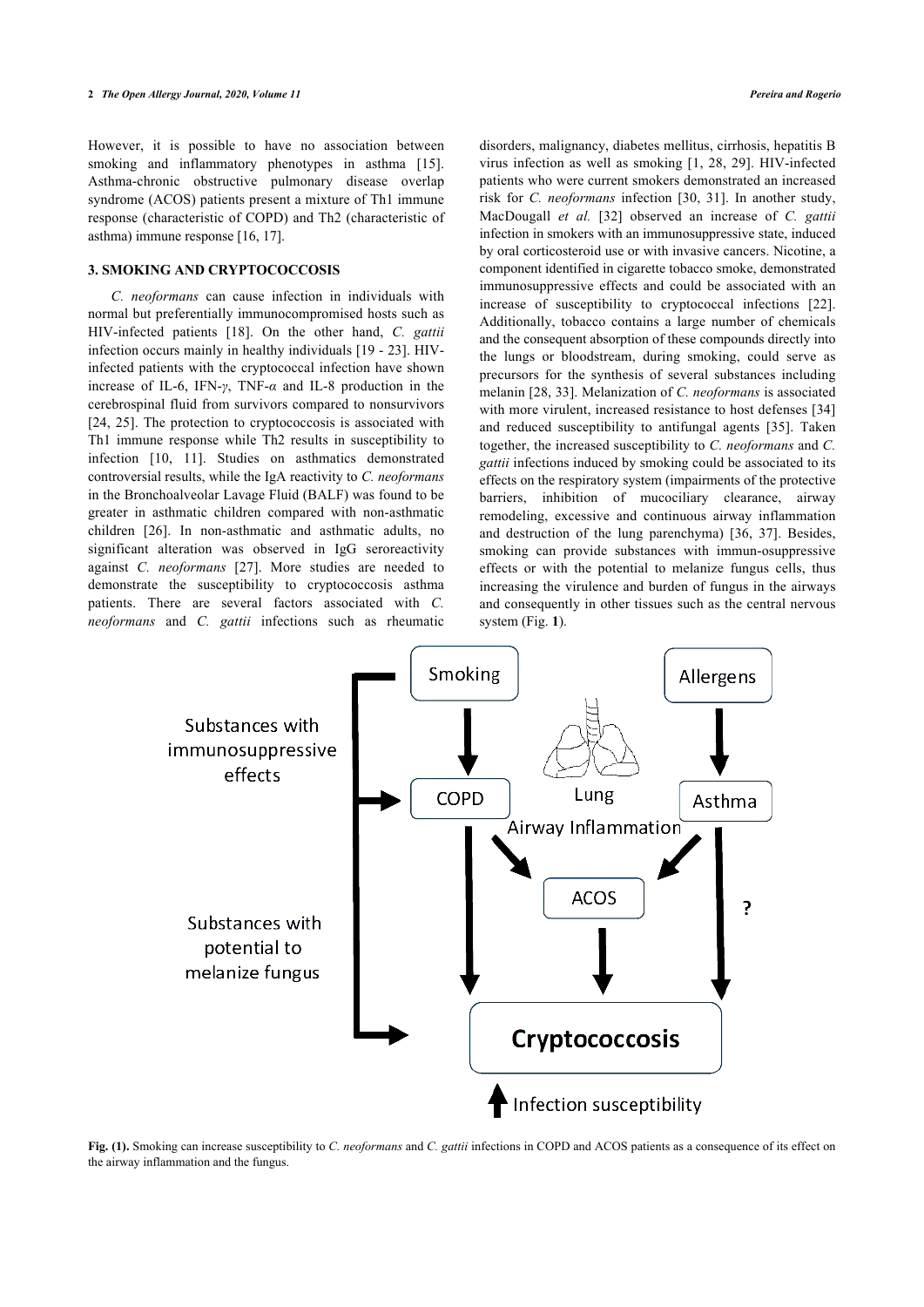# **CONCLUSION**

<span id="page-2-13"></span><span id="page-2-12"></span>Smoking weakens pulmonary function and provides substances associated with fungal resistance mechanisms that can contribute towards the enhanced risk of cryptococcosis in smokers or ex-smokers mainly those individuals with COPD and ACOS.

# <span id="page-2-14"></span>**AUTHORS' CONTRIBUTIONS**

All authors contributed to critiquing the manuscript. All authors have read and approved the final manuscript.

#### <span id="page-2-15"></span>**CONFLICT OF INTEREST**

The authors declare that there is no conflict of interest, financial or otherwise.

#### **ACKNOWLEDGEMENTS**

Declared none.

#### <span id="page-2-26"></span><span id="page-2-0"></span>**REFERENCES**

- [1] Beardsley J, Sorrell TC, Chen SC-A. Central nervous system cryptococcal infections in non-HIV infected patients. J Fungi (Basel) 2019; 5(3): E71.
- <span id="page-2-16"></span><span id="page-2-1"></span>[\[http://dx.doi.org/10.3390/jof5030071](http://dx.doi.org/10.3390/jof5030071)] [PMID: [31382367](http://www.ncbi.nlm.nih.gov/pubmed/31382367)] [2] Negroni R. Cryptococcosis. Clin Dermatol 2012; 30(6): 599-609. [\[http://dx.doi.org/10.1016/j.clindermatol.2012.01.005](http://dx.doi.org/10.1016/j.clindermatol.2012.01.005)] [PMID:
- <span id="page-2-17"></span><span id="page-2-2"></span>[23068147\]](http://www.ncbi.nlm.nih.gov/pubmed/23068147) [3] Taylor-Smith LM, May RC. New weapons in the *Cryptococcus* infection toolkit. Curr Opin Microbiol 2016; 34: 67-74.
- <span id="page-2-18"></span><span id="page-2-3"></span>[\[http://dx.doi.org/10.1016/j.mib.2016.07.018\]](http://dx.doi.org/10.1016/j.mib.2016.07.018) [PMID: [27522351](http://www.ncbi.nlm.nih.gov/pubmed/27522351)] [4] Chayakulkeeree M, Perfect JR. Cryptococcosis. Infect Dis Clin North Am 2006; 20(3): 507-544, v-vi. [v-vi.].
	- [\[http://dx.doi.org/10.1016/j.idc.2006.07.001](http://dx.doi.org/10.1016/j.idc.2006.07.001)] [PMID: [16984867\]](http://www.ncbi.nlm.nih.gov/pubmed/16984867)
- [5] Perfect JR, Casadevall A. Cryptococcosis. Infect Dis Clin North Am 2002; 16(4): 837-874, v-vi. [v-vi.]. [\[http://dx.doi.org/10.1016/S0891-5520\(02\)00036-3](http://dx.doi.org/10.1016/S0891-5520(02)00036-3)] [PMID: [12512184\]](http://www.ncbi.nlm.nih.gov/pubmed/12512184)
- <span id="page-2-19"></span>[6] Dylag M. Etiological factors of cryptococcosis - what makes them pathogens? Med Dosw Mikrobiol 2015; 67(3-4): 221-31. [PMID: [27019916](http://www.ncbi.nlm.nih.gov/pubmed/27019916)]
- <span id="page-2-20"></span><span id="page-2-4"></span>[7] Andrade JCBN, Gatto M, Rodrigues DR, Soares ÂMVC, Calvi SA. *Cryptococcus neoformans* and *gattii* promote DNA damage in human peripheral blood mononuclear cells. Med Mycol 2018; 56(3): 344-49. [PMID: [28633410](http://www.ncbi.nlm.nih.gov/pubmed/28633410)]
- <span id="page-2-21"></span><span id="page-2-5"></span>[8] Wormley FL Jr, Perfect JR. Immunology of infection caused by *Cryptococcus neoformans.* Methods Mol Med 2005; 118: 193-8. [\[http://dx.doi.org/10.1385/1-59259-943-5:193\]](http://dx.doi.org/10.1385/1-59259-943-5:193) [PMID: [15888944](http://www.ncbi.nlm.nih.gov/pubmed/15888944)]
- <span id="page-2-6"></span>[9] Houghton AM. Mechanistic links between COPD and lung cancer. Nat Rev Cancer 2013; 13(4): 233-45.
- <span id="page-2-22"></span><span id="page-2-7"></span>[\[http://dx.doi.org/10.1038/nrc3477](http://dx.doi.org/10.1038/nrc3477)] [PMID: [23467302\]](http://www.ncbi.nlm.nih.gov/pubmed/23467302) [10] Gibson JF, Johnston SA. Immunity to *Cryptococcus neoformans* and
- *C. gattii* during cryptococcosis. Fungal Genet Biol 2015; 78: 76-86. [\[http://dx.doi.org/10.1016/j.fgb.2014.11.006\]](http://dx.doi.org/10.1016/j.fgb.2014.11.006) [PMID: [25498576\]](http://www.ncbi.nlm.nih.gov/pubmed/25498576)
- <span id="page-2-23"></span><span id="page-2-8"></span>[11] Blanco JL, Garcia ME. Immune response to fungal infections. Vet Immunol Immunopathol 2008; 125(1-2): 47-70. [\[http://dx.doi.org/10.1016/j.vetimm.2008.04.020](http://dx.doi.org/10.1016/j.vetimm.2008.04.020)] [PMID: [18565595\]](http://www.ncbi.nlm.nih.gov/pubmed/18565595)
- <span id="page-2-24"></span><span id="page-2-9"></span>[12] Slats A, Taube C. Asthma and chronic obstructive pulmonary disease overlap: Asthmatic chronic obstructive pulmonary disease or chronic obstructive asthma? Ther Adv Respir Dis 2016; 10(1): 57-71. [\[http://dx.doi.org/10.1177/1753465815617082](http://dx.doi.org/10.1177/1753465815617082)] [PMID: [26596632\]](http://www.ncbi.nlm.nih.gov/pubmed/26596632)
- [13] Thomson NC. Asthma and smoking-induced airway disease without spirometric COPD. Eur Respir J 2017; 49(5): pii: 1602061. [\[http://dx.doi.org/10.1183/13993003.02061-2016\]](http://dx.doi.org/10.1183/13993003.02061-2016)
- <span id="page-2-25"></span><span id="page-2-10"></span>[14] Mackay AJ, Hurst JR. COPD exacerbations: Causes, prevention, and treatment. Med Clin North Am 2012; 96(4): 789-809. [\[http://dx.doi.org/10.1016/j.mcna.2012.02.008\]](http://dx.doi.org/10.1016/j.mcna.2012.02.008) [PMID: [22793945](http://www.ncbi.nlm.nih.gov/pubmed/22793945)]
- <span id="page-2-27"></span><span id="page-2-11"></span>[15] Hastie AT, Martinez FJ, Curtis JL, *et al.* Association of sputum and blood eosinophil concentrations with clinical measures of COPD severity: An analysis of the SPIROMICS cohort. Lancet Respir Med 2017; 5(12): 956-67.

[\[http://dx.doi.org/10.1016/S2213-2600\(17\)30432-0](http://dx.doi.org/10.1016/S2213-2600(17)30432-0)] [PMID: [29146301\]](http://www.ncbi.nlm.nih.gov/pubmed/29146301)

- [16] Prince JE, Kheradmand F, Corry DB. 16. Immunologic lung disease. J Allergy Clin Immunol 2003; 111(2)(Suppl.): S613-23. [\[http://dx.doi.org/10.1067/mai.2003.124\]](http://dx.doi.org/10.1067/mai.2003.124) [PMID: [12592307\]](http://www.ncbi.nlm.nih.gov/pubmed/12592307)
- [17] Jamieson DB, Matsui EC, Belli A, *et al.* Effects of allergic phenotype on respiratory symptoms and exacerbations in patients with chronic obstructive pulmonary disease. Am J Respir Crit Care Med 2013; 188(2): 187-92. [\[http://dx.doi.org/10.1164/rccm.201211-2103OC](http://dx.doi.org/10.1164/rccm.201211-2103OC)] [PMID: [23668455\]](http://www.ncbi.nlm.nih.gov/pubmed/23668455)
- [18] Chuang YM, Ho YC, Chang HT, Yu CJ, Yang PC, Hsueh PR. Disseminated cryptococcosis in HIV-uninfected patients. Eur J Clin Microbiol Infect Dis 2008; 27(4): 307-10.

[\[http://dx.doi.org/10.1007/s10096-007-0430-1\]](http://dx.doi.org/10.1007/s10096-007-0430-1) [PMID: [18157678](http://www.ncbi.nlm.nih.gov/pubmed/18157678)] [19] Franco-Paredes C, Womack T, Bohlmeyer T, *et al.* Management of

- *Cryptococcus gattii meningoencephalitis.* Lancet Infect Dis 2015; 15(3): 348-55.
- [\[http://dx.doi.org/10.1016/S1473-3099\(14\)70945-4](http://dx.doi.org/10.1016/S1473-3099(14)70945-4)] [PMID: [25467646\]](http://www.ncbi.nlm.nih.gov/pubmed/25467646)
- [20] Gaschler GJ, Skrtic M, Zavitz CC, et al. Bacteria challenge in smokeexposed mice exacerbates inflammation and skews the inflammatory profile. Am J Respir Crit Care Med 2009; 179(8): 666-75. [\[http://dx.doi.org/10.1164/rccm.200808-1306OC](http://dx.doi.org/10.1164/rccm.200808-1306OC)] [PMID: [19179487\]](http://www.ncbi.nlm.nih.gov/pubmed/19179487)
- [21] Polacheck I, Platt Y, Aronovitch J. Catecholamines and virulence of *Cryptococcus neoformans.* Infect Immun 1990; 58(9): 2919-22. [\[http://dx.doi.org/10.1128/IAI.58.9.2919-2922.1990](http://dx.doi.org/10.1128/IAI.58.9.2919-2922.1990)] [PMID: [2117574](http://www.ncbi.nlm.nih.gov/pubmed/2117574)]
- [22] Mehta H, Nazzal K, Sadikot RT. Cigarette smoking and innate immunity. Inflamm Res 2008; 57(11): 497-503.
- [\[http://dx.doi.org/10.1007/s00011-008-8078-6\]](http://dx.doi.org/10.1007/s00011-008-8078-6) [PMID: [19109742](http://www.ncbi.nlm.nih.gov/pubmed/19109742)] [23] Barnes PJ. Cellular and molecular mechanisms of asthma and COPD. Clin Sci (Lond) 2017; 131(13): 1541-58. [\[http://dx.doi.org/10.1042/CS20160487](http://dx.doi.org/10.1042/CS20160487)] [PMID: [28659395\]](http://www.ncbi.nlm.nih.gov/pubmed/28659395)
- [24] Siddiqui AA, Brouwer AE, Wuthiekanun V, *et al.* IFN-gamma at the site of infection determines rate of clearance of infection in cryptococcal meningitis. J Immunol 2005; 174(3): 1746-50. [\[http://dx.doi.org/10.4049/jimmunol.174.3.1746\]](http://dx.doi.org/10.4049/jimmunol.174.3.1746) [PMID: [15661940\]](http://www.ncbi.nlm.nih.gov/pubmed/15661940)
- [25] Jarvis JN, Meintjes G, Bicanic T, *et al.* Cerebrospinal fluid cytokine profiles predict risk of early mortality and immune reconstitution inflammatory syndrome in HIV-associated cryptococcal meningitis. PLoS Pathog 2015; 11(4)e1004754 [\[http://dx.doi.org/10.1371/journal.ppat.1004754](http://dx.doi.org/10.1371/journal.ppat.1004754)] [PMID: [25853653\]](http://www.ncbi.nlm.nih.gov/pubmed/25853653)
- [26] Goldman DL, Li X, Tsirilakis K, Andrade C, Casadevall A, Vicencio AG. Increased chitinase expression and fungal-specific antibodies in the bronchoalveolar lavage fluid of asthmatic children. Clin Exp Allergy 2012; 42(4): 523-30. [\[http://dx.doi.org/10.1111/j.1365-2222.2011.03886.x\]](http://dx.doi.org/10.1111/j.1365-2222.2011.03886.x) [PMID: [22092749\]](http://www.ncbi.nlm.nih.gov/pubmed/22092749)
- [27] Grahnert A, Müller U, von Buttlar H, Treudler R, Alber G. Analysis of asthma patients for cryptococcal seroreactivity in an urban German area. Med Mycol 2015; 53(6): 576-86. [\[http://dx.doi.org/10.1093/mmy/myv024\]](http://dx.doi.org/10.1093/mmy/myv024) [PMID: [26026172](http://www.ncbi.nlm.nih.gov/pubmed/26026172)]
- [28] Barnes PJ. Inflammatory mechanisms in patients with chronic obstructive pulmonary disease. J Allergy Clin Immunol 2016; 138(1): 16-27.
- [\[http://dx.doi.org/10.1016/j.jaci.2016.05.011](http://dx.doi.org/10.1016/j.jaci.2016.05.011)] [PMID: [27373322\]](http://www.ncbi.nlm.nih.gov/pubmed/27373322)
- [29] Drannik AG, Pouladi MA, Robbins CS, Goncharova SI, Kianpour S, Stämpfli MR. Impact of cigarette smoke on clearance and inflammation after *Pseudomonas aeruginosa* infection. Am J Respir Crit Care Med 2004; 170(11): 1164-71.
- [\[http://dx.doi.org/10.1164/rccm.200311-1521OC](http://dx.doi.org/10.1164/rccm.200311-1521OC)] [PMID: [15317669\]](http://www.ncbi.nlm.nih.gov/pubmed/15317669) [30] Khan ZU. Smoking, melanization, and cryptococcosis: Is there a connection? J Clin Microbiol 2006; 44(3): 1207.
- [\[http://dx.doi.org/10.1128/JCM.44.3.1207.2006\]](http://dx.doi.org/10.1128/JCM.44.3.1207.2006) [PMID: [16517935](http://www.ncbi.nlm.nih.gov/pubmed/16517935)] [31] Olson PE, Earhart KC, Rossetti RJ, Newton JA, Wallace MR. Smoking and risk of cryptococcosis in patients with AIDS. JAMA 1997; 277(8): 629-30.

[\[http://dx.doi.org/10.1001/jama.1997.03540320031029\]](http://dx.doi.org/10.1001/jama.1997.03540320031029) [PMID: [9039878](http://www.ncbi.nlm.nih.gov/pubmed/9039878)]

- [32] MacDougall L, Fyfe M, Romney M, Starr M, Galanis E. Risk factors for *Cryptococcus gattii* infection, British Columbia, Canada. Emerg Infect Dis 2011; 17(2): 193-9. [\[http://dx.doi.org/10.3201/eid1702.101020\]](http://dx.doi.org/10.3201/eid1702.101020) [PMID: [21291588](http://www.ncbi.nlm.nih.gov/pubmed/21291588)]
- [33] Pryor WA, Stone K, Zang LY, Bermúdez E. Fractionation of aqueous cigarette tar extracts: Fractions that contain the tar radical cause DNA damage. Chem Res Toxicol 1998; 11(5): 441-8. [\[http://dx.doi.org/10.1021/tx970159y](http://dx.doi.org/10.1021/tx970159y)] [PMID: [9585474\]](http://www.ncbi.nlm.nih.gov/pubmed/9585474)